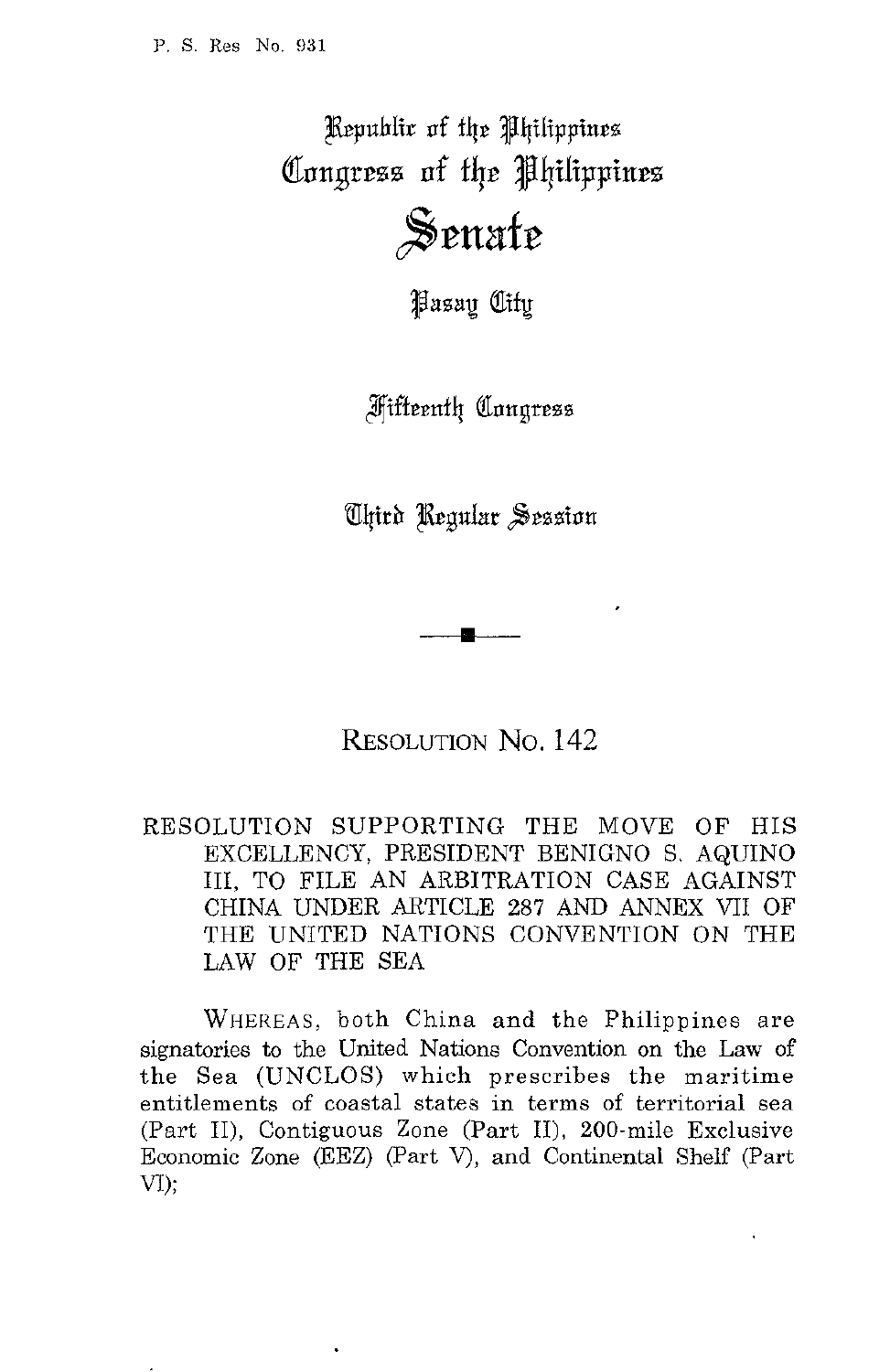WHEREAS, China's claim in the West Philippine Sea under the 9-dash line is expansive and inconsistent with the above provisions of UNCLOS;

WHEREAS, China's 9-dash line claim encroaches on the legitimate maritime entitlements of the Philippines and other coastal states in the South China Sea, thus violating their legitimate rights under international law, specifically UNCLOS;

WHEREAS, China has steadily and forcefully asserted its 9-dash line claim in the West Philippine Sea;

WHEREAS, the Philippines has exhausted almost all available tools, mechanisms and fora for the peaceful settlement of the disputes with China under its three-track approach, namely: Political, Diplomatic and Legal Track, which includes inviting China to bring the matter peacefully under any of the available dispute' settlement mechanisms under Part XV of UNCLOS;

WHEREAS, China declined said invitation, and its assertion in the West Philippine Sea has continued unabated;

WHEREAS, Philippines is left with no other option to peacefully settle the dispute and on January  $22$ , 2013, it took the step of bringing China before an Arbitral Tribunal under Article 287 and ANNEX VII of the UNCLOS, operationalizing President Aquino's policy for a peaceful and rules-based resolution of disputes in the West Philippine Sea in accordance with international law, specifically UNCLOS;

WHEREAS, arbitration is a peaceful way of settling; disputes consistent with ASEAN's Six-Point Principles, ASEAN Treaty of Amity and Cooperation and the ASEAN-China Declaration of Conduct in the South China Sea;

WHEREAS, international arbitration does not preclude the Philippines from continuing to explore and utilize other